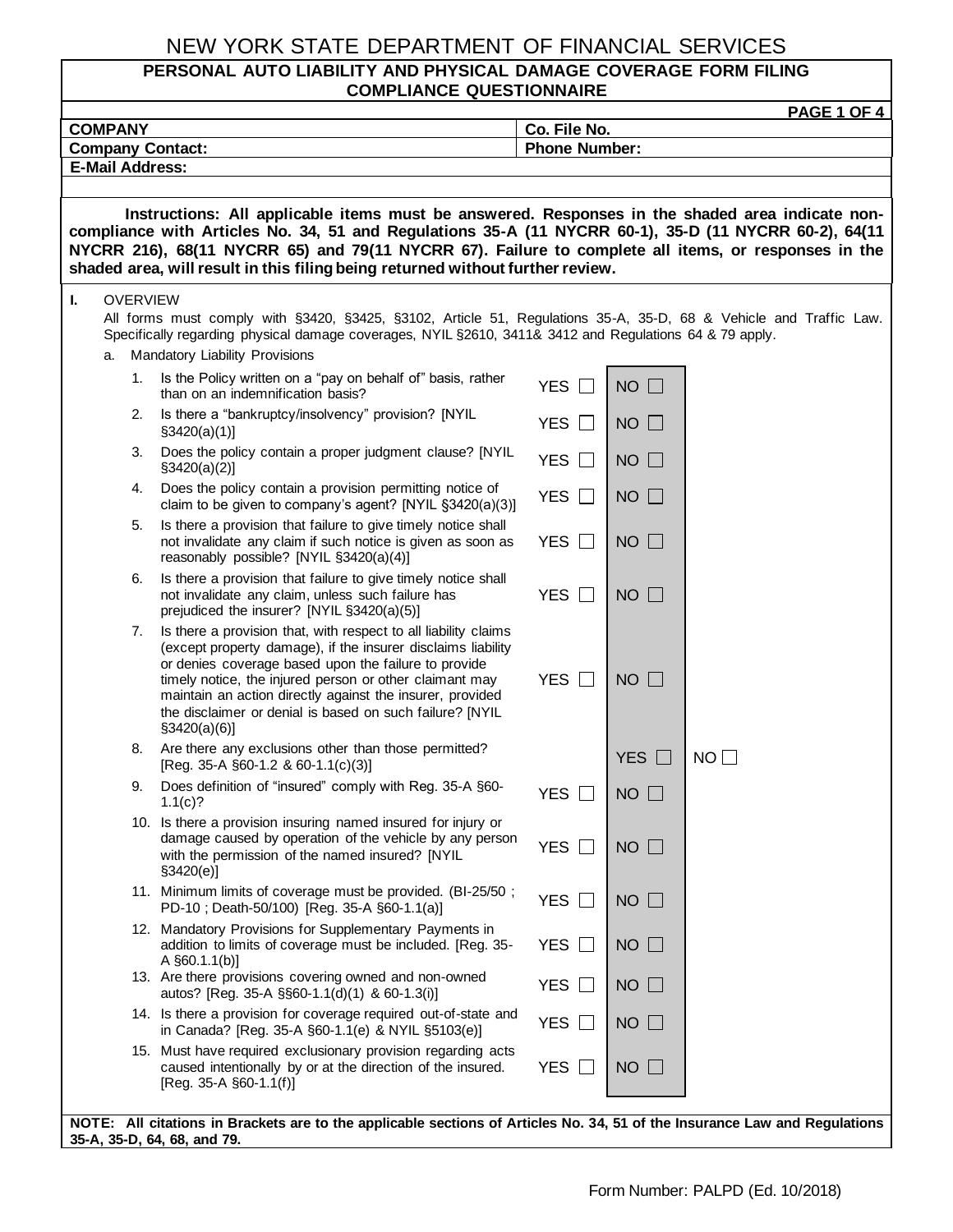#### **PERSONAL AUTO LIABILITY AND PHYSICAL DAMAGE COVERAGES FORM FILING COMPLIANCE QUESTIONNAIRE**

| <b>PAGE 2 OF 4</b>                                                                                                                                                                                                                                                                                                                                                                                |                            |                                        |                  |  |  |  |  |  |  |
|---------------------------------------------------------------------------------------------------------------------------------------------------------------------------------------------------------------------------------------------------------------------------------------------------------------------------------------------------------------------------------------------------|----------------------------|----------------------------------------|------------------|--|--|--|--|--|--|
| <b>COMPANY</b>                                                                                                                                                                                                                                                                                                                                                                                    |                            |                                        |                  |  |  |  |  |  |  |
| <b>SUB-TYPE OF INSURANCE</b>                                                                                                                                                                                                                                                                                                                                                                      |                            |                                        |                  |  |  |  |  |  |  |
| Instructions: All applicable items must be answered. Responses in the shaded area indicate non-<br>compliance with Articles No. 34, 51 and Regulations 35-A (11 NYCRR 60-1), 35-D (11 NYCRR 60-2), 64(11<br>NYCRR 216), 68(11 NYCRR 65) and 79(11 NYCRR 67). Failure to complete all items, or responses in the<br>shaded area, will result in this filing being returned without further review. |                            |                                        |                  |  |  |  |  |  |  |
| Mandatory Liability Provisions (continued)<br>a.                                                                                                                                                                                                                                                                                                                                                  |                            |                                        |                  |  |  |  |  |  |  |
| 16. Does the "Other Insurance" provision comply with Reg.<br>35-A §60-1.1(g)? Also note that any "two or more auto<br>policies provision" may not apply to liability coverages<br>(see NY Court of Appeals Ruling - Carlino et al v.<br>Lumbermans Mutual Casualty Co. et al 74 N.Y. 2d 350<br>547 N.Y.S. 2d 616 (1989))                                                                          | <b>YES</b><br>$\mathbf{1}$ | <b>NO</b><br>$\Box$                    |                  |  |  |  |  |  |  |
| 17. The cancellation/nonrenewal provisions must be in<br>compliance with NYIL §3425 (see separate checklist) &<br>Reg. 35-A $\S60-1.1(h)$ – also must comply with time<br>limitations in §313 of Vehicle and Traffic Law.                                                                                                                                                                         | <b>YES</b><br>$\perp$      | $NO$ $\Box$                            |                  |  |  |  |  |  |  |
| 18. Does policy include statement that "Defense must be<br>provided even if claim is groundless"?                                                                                                                                                                                                                                                                                                 | <b>YES</b><br>$\Box$       | <b>NO</b><br>$\Box$                    |                  |  |  |  |  |  |  |
| 19. Do the definition(s) of covered vehicles comply with NYIL<br>§3425(a)(1) [i.e. predominantly used for non-business<br>purposes]?                                                                                                                                                                                                                                                              | <b>YES</b><br>$\Box$       | $NO$ $\Box$                            |                  |  |  |  |  |  |  |
| Other Liability Provisions<br>b.                                                                                                                                                                                                                                                                                                                                                                  |                            |                                        |                  |  |  |  |  |  |  |
| 1. Any other provisions outside those optional provisions<br>allowable? [Reg. 35-A §60-1.3]                                                                                                                                                                                                                                                                                                       |                            | YES $\square$                          | NO               |  |  |  |  |  |  |
| If the policy contains a provision excluding injuries to, or<br>2.<br>damage to property of, a spouse, such provision may not<br>exclude any other party. [NYIL §3420 (g)]                                                                                                                                                                                                                        | YES $\Box$                 | $NO$ $\Box$                            |                  |  |  |  |  |  |  |
| Does the policy (1) include coverage for spousal bodily<br>З.<br>injury liability, or (2) have an optional endorsement which<br>provides supplemental spousal liability coverage? [NYIL<br>§3420 (g)(1) & (2); Reg 35-A §60-1.6]                                                                                                                                                                  | <b>YES</b><br>$\perp$      | $NO$ $\Box$                            |                  |  |  |  |  |  |  |
| Full limits purchased must be available to all insureds;<br>4.<br>separate limits cannot apply to various insureds under the<br>policy (Reg. 35-A).                                                                                                                                                                                                                                               | <b>YES</b><br>$\perp$      | <b>NO</b><br>$\mathbf{L}$              |                  |  |  |  |  |  |  |
| Is there coverage for any of the following?<br>5.<br>Punitive or exemplary damages<br>(i)<br>Intentional acts<br>(II)<br>(iii) Assault and battery, except for defense of person or<br>property                                                                                                                                                                                                   |                            | <b>YES</b><br><b>YES</b><br><b>YES</b> | NO I<br>NO<br>NO |  |  |  |  |  |  |
| <b>Required Endorsements</b><br>с.                                                                                                                                                                                                                                                                                                                                                                |                            |                                        |                  |  |  |  |  |  |  |
| 1a. Are prescribed Mandatory No-Fault endorsements<br>(Mandatory Personal Injury Protection, Optional Basic<br>Economic Loss, Additional PIP) filed? (NYIL Article 51;<br>Reg. 68)                                                                                                                                                                                                                | <b>YES</b><br>$\mathbf{L}$ | NO                                     |                  |  |  |  |  |  |  |
| 1b. If a motorcycle policy, are Mandatory PIP - Motorcycles<br>and OBEL endorsements filed? (NYIL Article 51; Reg. 68)                                                                                                                                                                                                                                                                            | YES $\square$              | $NO$ $\Box$                            |                  |  |  |  |  |  |  |
| NOTE: All citations in Brackets are to the applicable sections of Articles No. 34, 51 of the Insurance Law and Regulations<br>35-A, 35-D, 64, 68, and 79.                                                                                                                                                                                                                                         |                            |                                        |                  |  |  |  |  |  |  |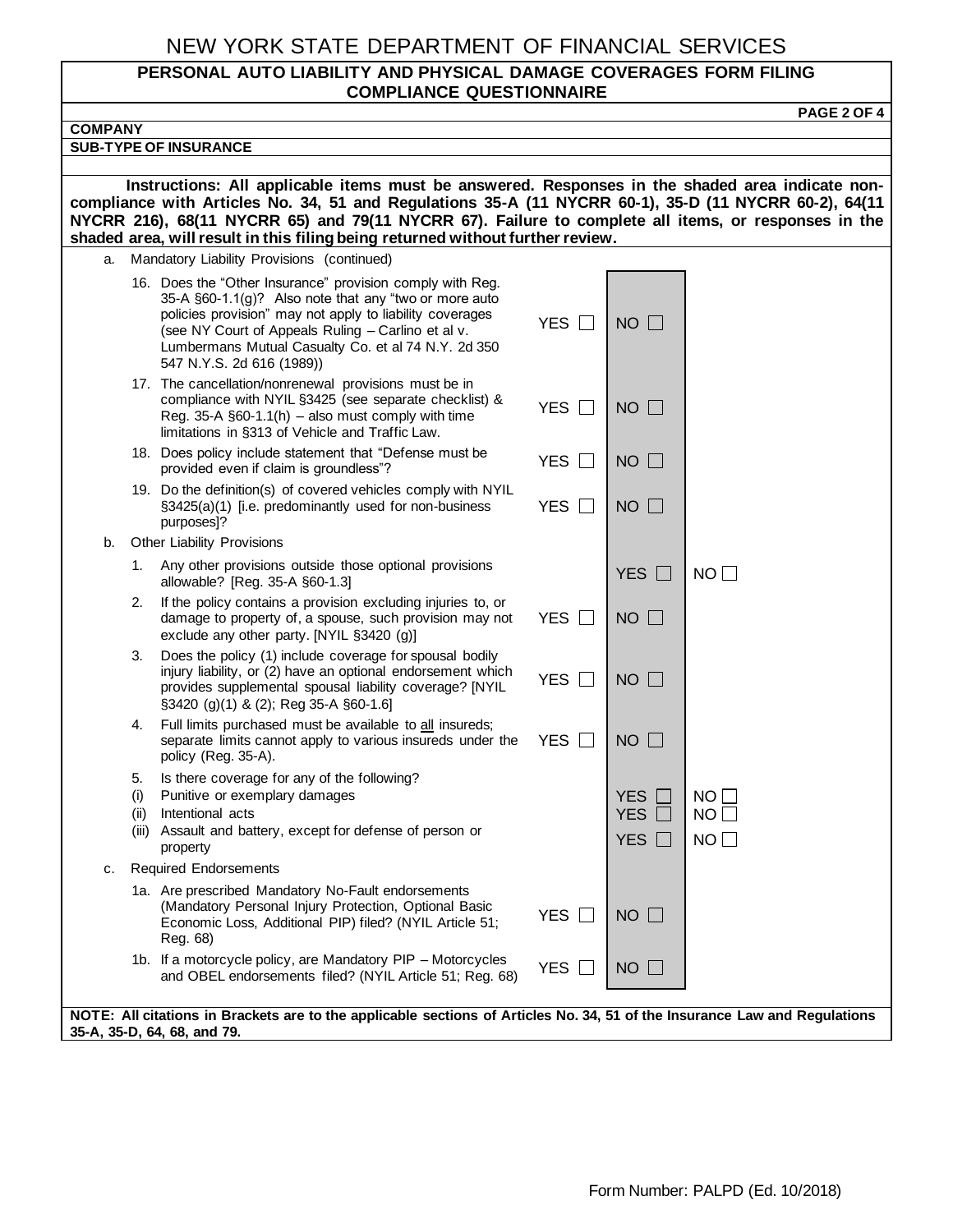#### **PERSONAL AUTO LIABILITY AND PHYSICAL DAMAGE COVERAGE FORM FILING COMPLIANCE QUESTIONNAIRE**

**PAGE 3 OF 4 COMPANY SUB-TYPE OF INSURANCE Instructions: All applicable items must be answered. Responses in the shaded area indicate non-compliance with Articles No. 34, 51 and Regulations 35-A (11 NYCRR 60-1), 35-D (11 NYCRR 60-2), 64(11 NYCRR 216), 68(11 NYCRR 65) and 79(11 NYCRR 67). Failure to complete all items, or responses in the shaded area, will result in this filing being returned without further review.** c. Required Endorsements (continued) 2. Are prescribed Uninsured Motorists and SUM endorsements filed? [NYIL §3420(f) & Reg. 35-D §60- 2.3]; See also Circular Letter # 15 (1995) & Amendments 1 and 2 (issued in 1996) YES  $\Box$  I no  $\Box$ 3. Prescribed Rental Vehicle Coverage endorsement must Prescribed Rental Venicle Coverage endorsement must<br>be filed. [Reg. 35-A  $\S 60-1.5$ ] d. Mandatory Physical Damage Provisions 1. Does the limit of liability provision comply with Reg. 64 §216.7; i.e. lesser of ACV, or amount to repair or replace property? YES  $\Box$  NO  $\Box$ 2. Are deductible options offered in compliance with NYIL  $YES \Box$  NO 3. Does policy comply with requirements of NYIL §2610(a) boes policy comply with requirements of NTTE  $\frac{32010(a)}{2003}$  YES  $\Box$  NO  $\Box$ 4. Are the provisions required by Reg. 79 [§67.9] contained  $YES \Box$  NO 5. Insurer may not condition payment upon repair of vehicle, pursuant to Reg. 64  $\S$ 216.7 (b)(17). 6. Does policy contain the mandatory physical damage provisions pursuant to Reg. 64 §216.8(i) and NYIL §3412(g)? YES  $\Box$  NO  $\Box$ 7. Company must acknowledge its use of the notice forms  $\frac{1}{2}$  Company must acknowledge its use of the notice forms  $\frac{1}{2}$  YES  $\Box$  NO  $\Box$ e. Other Physical Damage Provisions 1. Are collision and Comprehensive (Other than Collision)  $\overline{C}$  and  $\overline{C}$  countervalent within the policy? 2. Do any policy provisions providing reward payment or any other expenses as the result of acts or threatened acts of violence against an insured person comply with NYIL §3450? YES  $\Box$  NO  $\Box$ 3. If replacement cost is provided, are potential moral hazards considered in development of the coverage?  $YES \Box \setminus NO \Box$ 4. Is coverage for transportation / loss-of-use expenses (in the event of theft) for at least 30 days provided in the policy? [Reg. 64 §216.7 (f)] YES  $\Box$  NO  $\Box$ **NOTE: All citations in Brackets are to the applicable sections of Articles No. 34, 51 of the Insurance Law and Regulations 35-A, 35-D, 64, 68, and 79.**